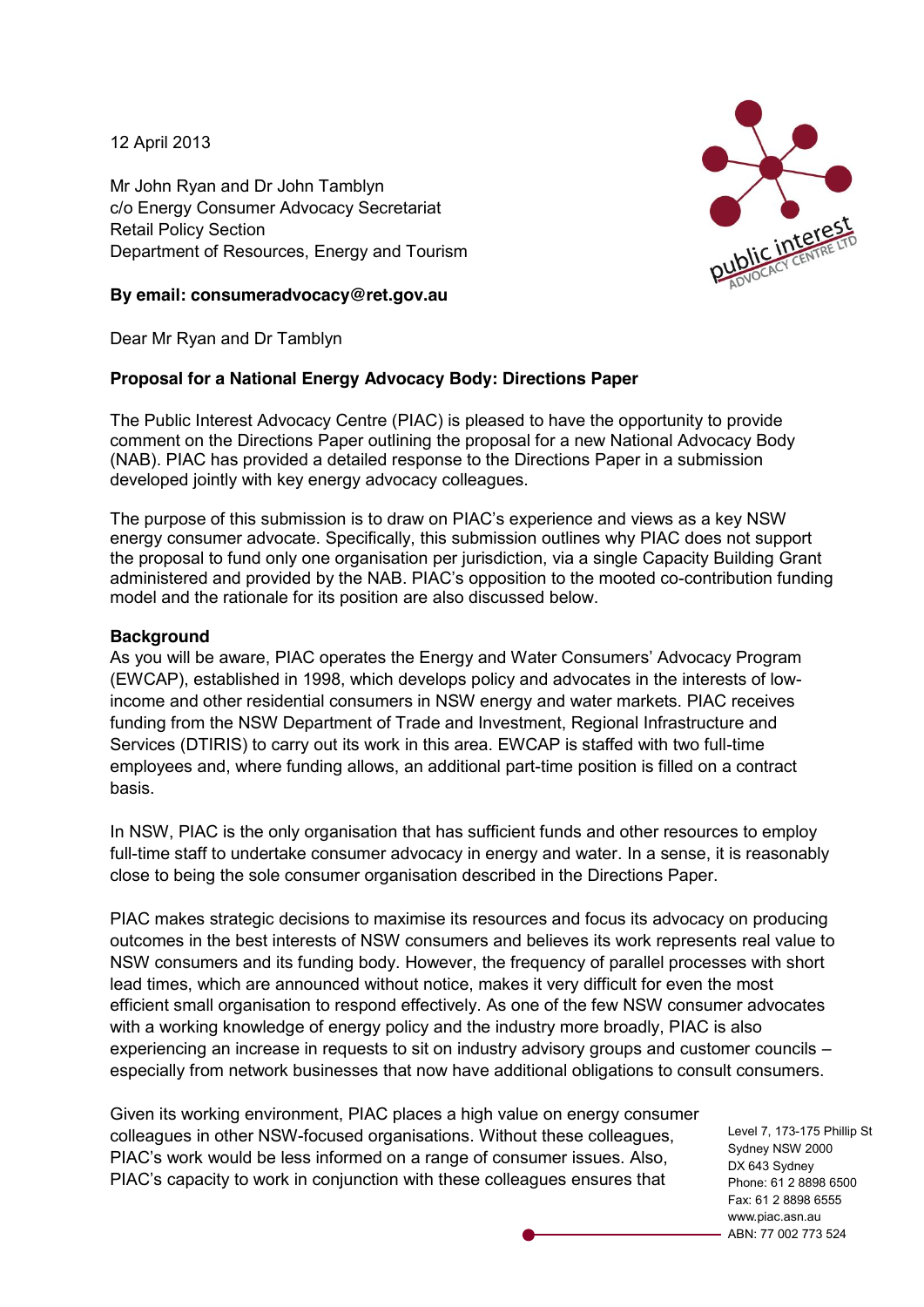where parallel processes occur, at least one organisation is available to represent NSW consumers per process.

PIAC acknowledges some of its workload may be redirected to the NAB in future. However, PIAC does not believe this will free up a great deal of its present capacity for a number of reasons. The first is the increasing requests for input noted above. Secondly, PIAC would likely have additional responsibilities to engage with and provide input to the NAB. Finally, PIAC's present nationally-focussed work on Better Regulation is funded by a Consumer Advocacy Panel Grant and uses an external consultant. While PIAC's direct input in such projects is significant, PIAC's participation in such ad hoc projects has limited bearing on EWCAP's ongoing capacity.

#### **Capability Building Grants**

PIAC does not support the proposal that capability grants be awarded to one sole organisation per jurisdiction. PIAC's position is that the introduction of a national body and any related changes should add value to the current capacity of the sector. Its view is that one advocacy body per jurisdiction, as outlined in the Directions Paper, would not achieve this goal. As the Directions Paper maps out a future where the NAB will benefit from the contributions of jurisdictional bodies, PIAC is concerned that the rationalisation of jurisdictional and sectoral advocacy could undermine the impact, capacity and ultimately the success of the newly-formed NAB.

## **Co-contribution funding of Capability Building Grants**

PIAC understands that the co-contribution model has been included in the Directions Paper because it encourages state and territory governments to support energy advocacy where this is not presently the case. While PIAC applauds the equitable sentiment of this proposal, it remains concerned that the proposal may give rise to unintended negative consequences.

The Directions Paper proposes that capability grants be awarded to a regional organisation and matched dollar for dollar by the government in that jurisdiction. However, PIAC is unable to envisage any practical method to ensure all state and territory governments commit to providing this funding in the long term–even if the proposal gains in-principle support through the Standing Council on Energy and Resources (SCER) in the near future.

In PIAC's view, robust jurisdictional and sectoral advocacy is needed to provide a strong foundation for a national advocacy body. This would provide the NAB with access to valuable consumer networks and play an important role in guiding the strategic direction through involvement in reference groups and other related processes. This strong foundation would leave the NAB free to focus on national reforms and opportunities for advocacy where consumers have not been sufficiently represented to date. Essentially, well-resourced and sustainable advocacy across jurisdictions and other sectors will allow the NAB to add value to the current energy consumer landscape.

There are a number of unanswered questions about tying Capability Building Grants to cocontributions. Firstly, would the NAB match funding currently provided by state governments or would jurisdictions withdraw half of their current funding in anticipation of other funds being made available? The former scenario could see capacity added to organisations like PIAC, although the loss of other state-based advocates who represent culturally and linguistically diverse (CALD) or low-income consumers may require PIAC to allocate additional resources to ensuring those groups are not disadvantaged by a lack of representation. It also remains unclear whether advocates with a focus on technology, sustainability and innovation would have access to ongoing funding or be limited to project-based funding that tends to be iterant in nature and not conducive to building an enduring resource of skills or capacity.